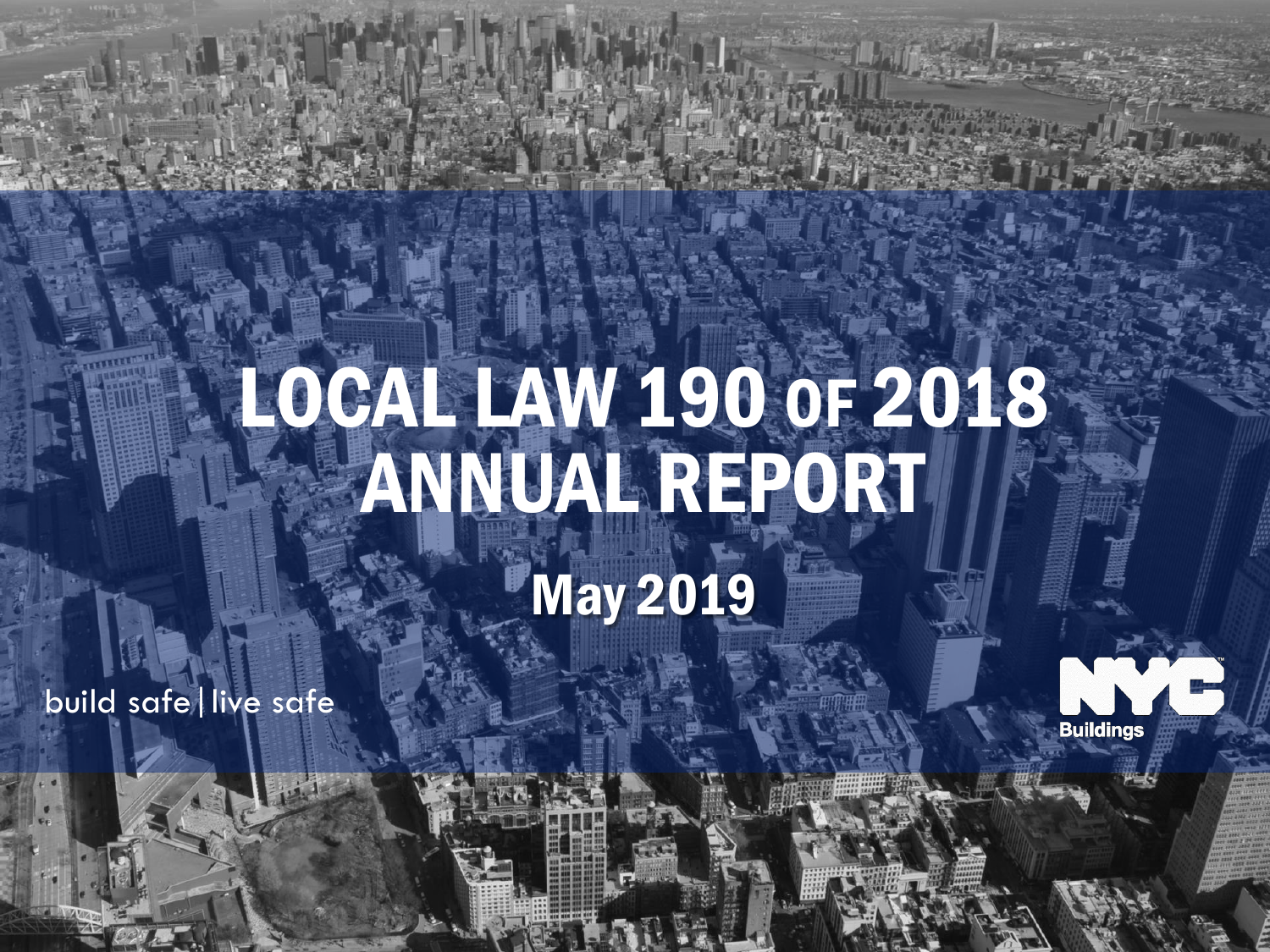#### BACKGROUND

 which was enacted on December 1, 2018.This annual report has been prepared pursuant to Local Law 190 of 2018,

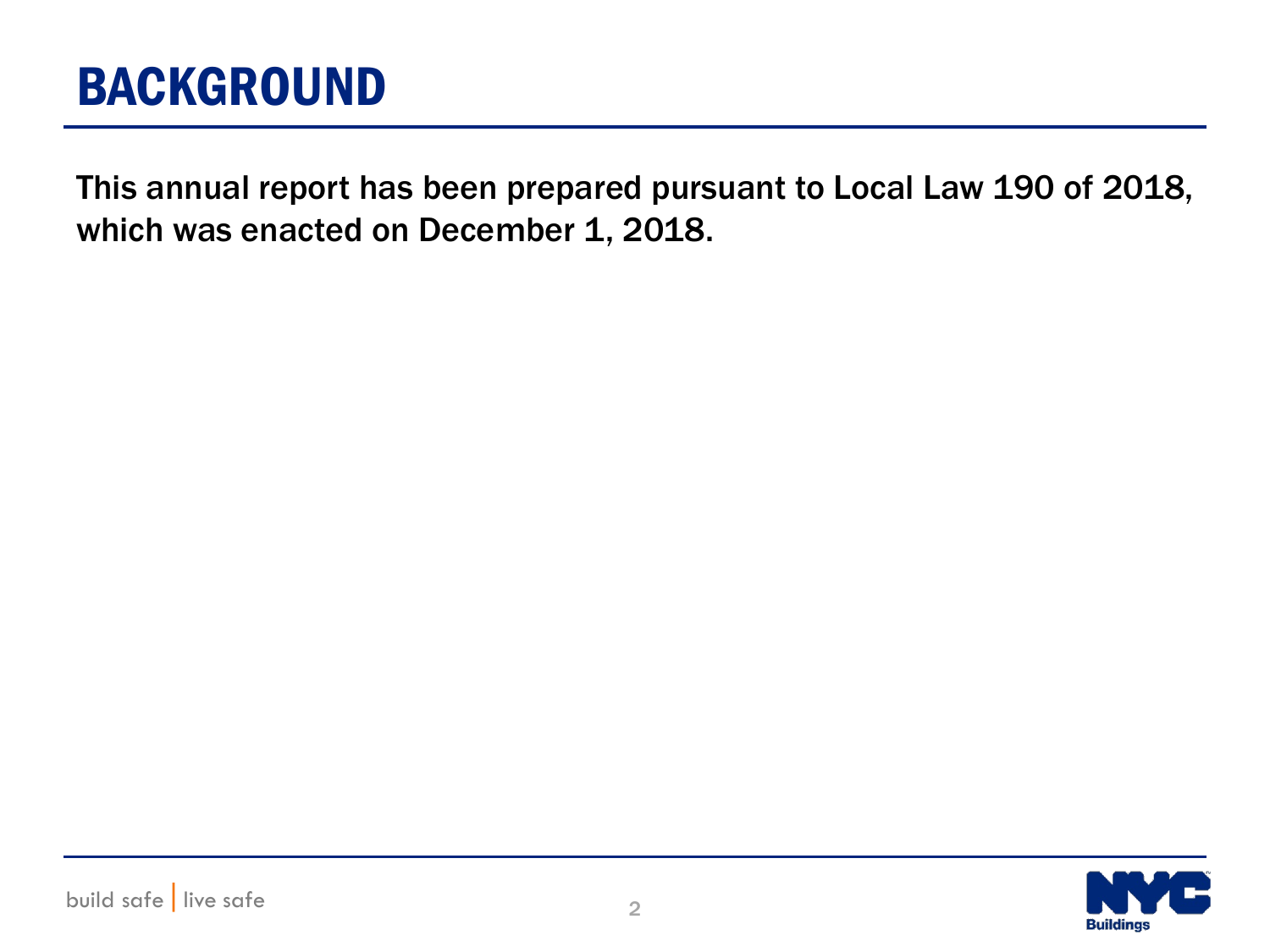### LOCAL LAW 190 OF 2018

 including a description of how such outreach was conducted and the number of י The education and outreach conducted as required by Section 28-103.32 business owners reached through the outreach.

The Department of Buildings ("the Department") has issued a Buildings Bulletin (*see* [Buildings](https://www1.nyc.gov/assets/buildings/bldgs_bulletins/bb_2019-003.pdf) [Bulletin](https://www1.nyc.gov/assets/buildings/bldgs_bulletins/bb_2019-003.pdf) [2019-003\)](https://www1.nyc.gov/assets/buildings/bldgs_bulletins/bb_2019-003.pdf) to educate businesses of their obligation to make single-occupant toilet rooms available for use by persons of any sex.

The Department is preparing to conduct the education and outreach required by Section 28-103.32 of the New York City Administrative Code, which is required to begin in June 2019.

The Department is also creating additional educational materials in multiple languages, which it will distribute directly to businesses.

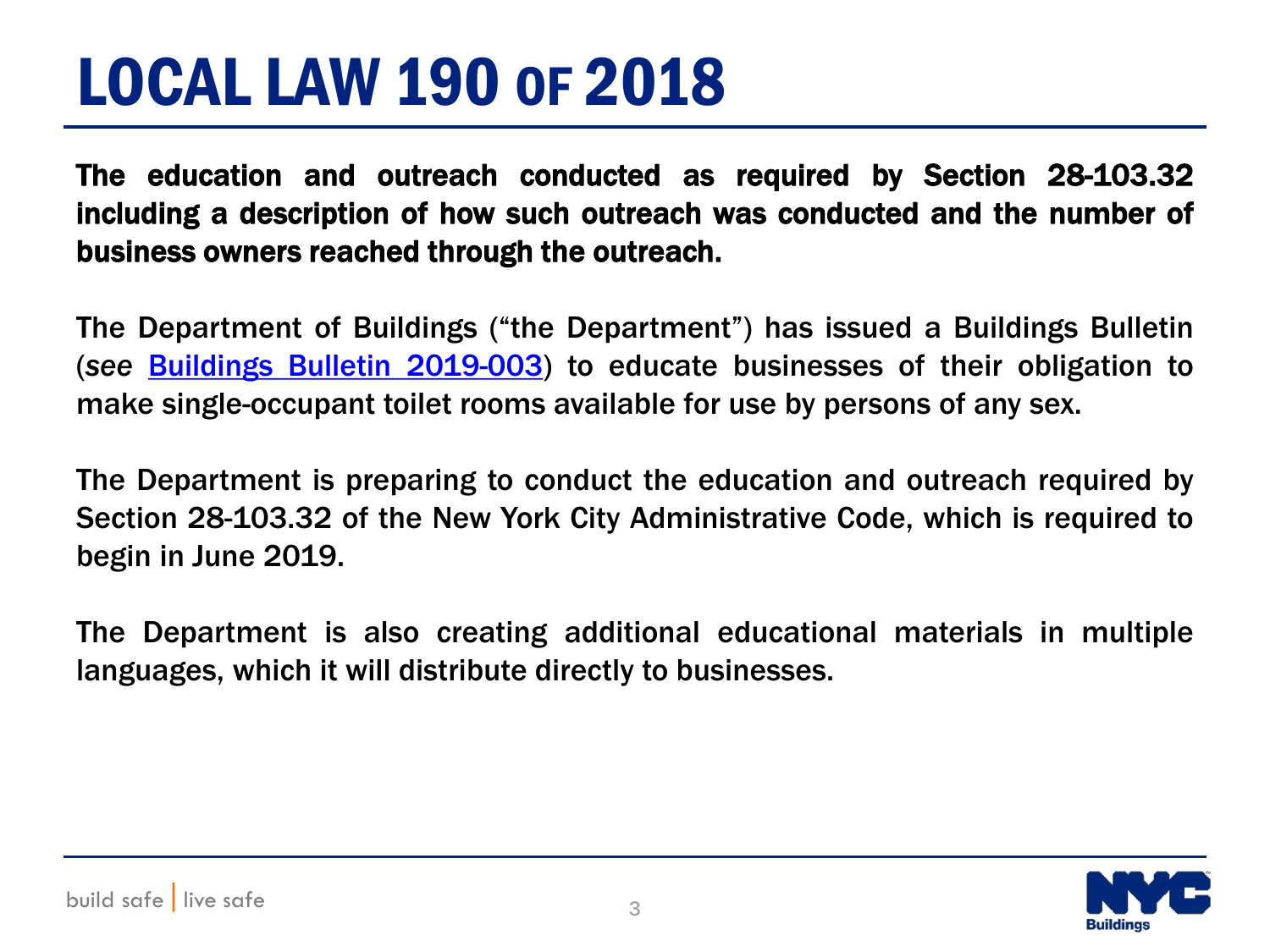| <b>BUILDINGS BULLETIN 2019-003</b> |
|------------------------------------|
| Technical                          |

Pirati

Deputy Commissioner of Development and Technical Affairs

New York, NY 10007 Thomas F. Fariello, R.A., Acting Commissioner

None

Gus Sirakis, P.E.

March 28, 2019

## LOCAL LAW 190 OF 2018



**Supersedes:** 

**Issuance Date:** 

Issuer:

**Purpose:** 

280 Broadway





This document serves as educational material to inform individuals of a building owner's

obligation to make single-occupant toilet rooms available for persons of any sex.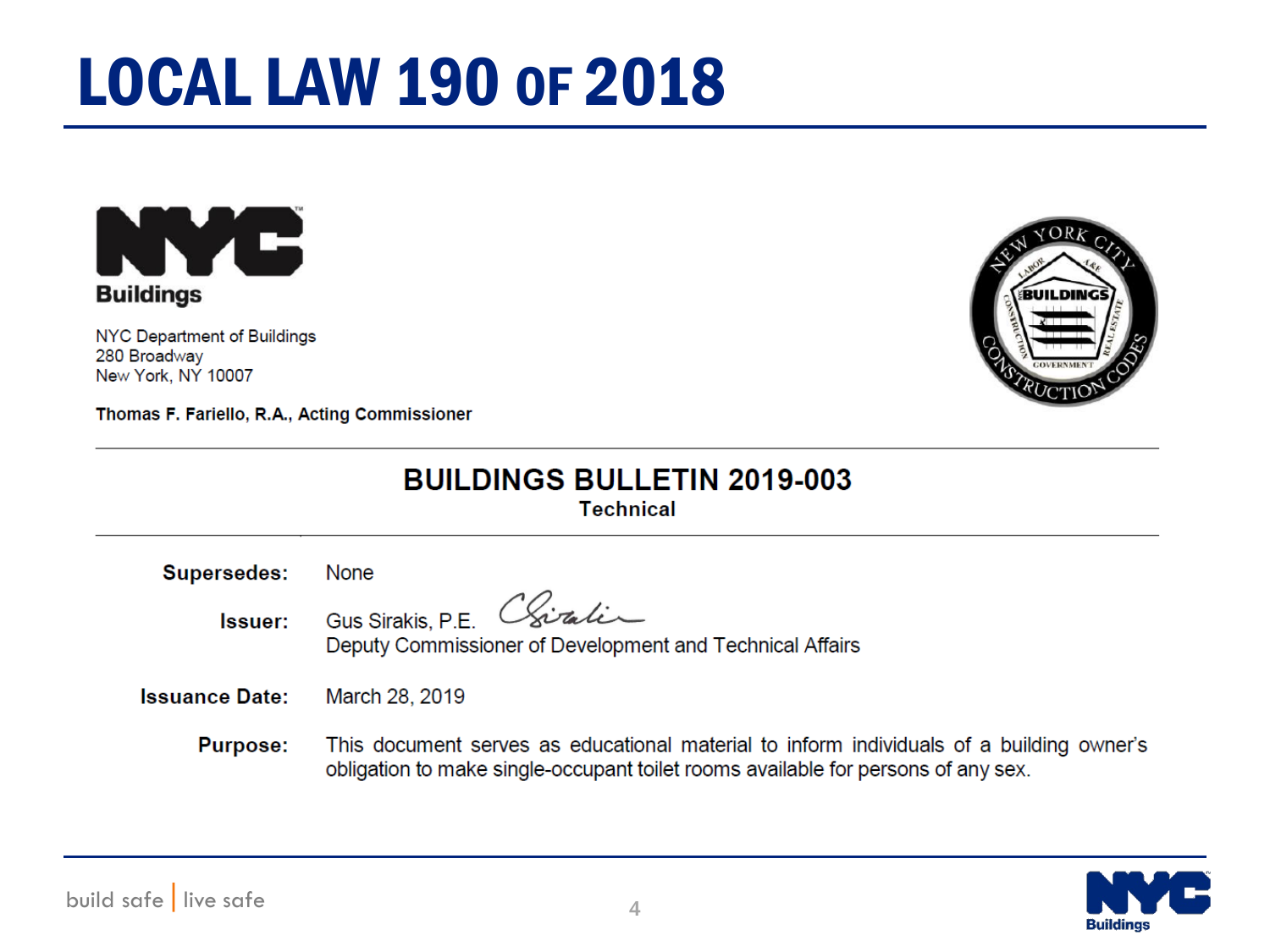## LOCAL LAW 190 OF 2018

 city plumbing code reported to 311, disaggregated by online complaints and  $\overline{\phantom{0}}$ The number of complaints related to sections 403.2.1 and 403.4 of the New York phone complaints.

In 2018, the Department received 37 single-occupant toilet room complaints. 22 complaints were submitted online and 15 were made by phone.

#### The number of violations issued as a result of such complaints.

Of the 37 complaints received, only 19 were related to the single-occupant toilet room signage requirements. The remainder of the complaints were outside of the Department's jurisdiction and were primarily related to the cleanliness of toilet rooms. Of the 19 related complaints, upon inspection, the Department issued 5 violations.

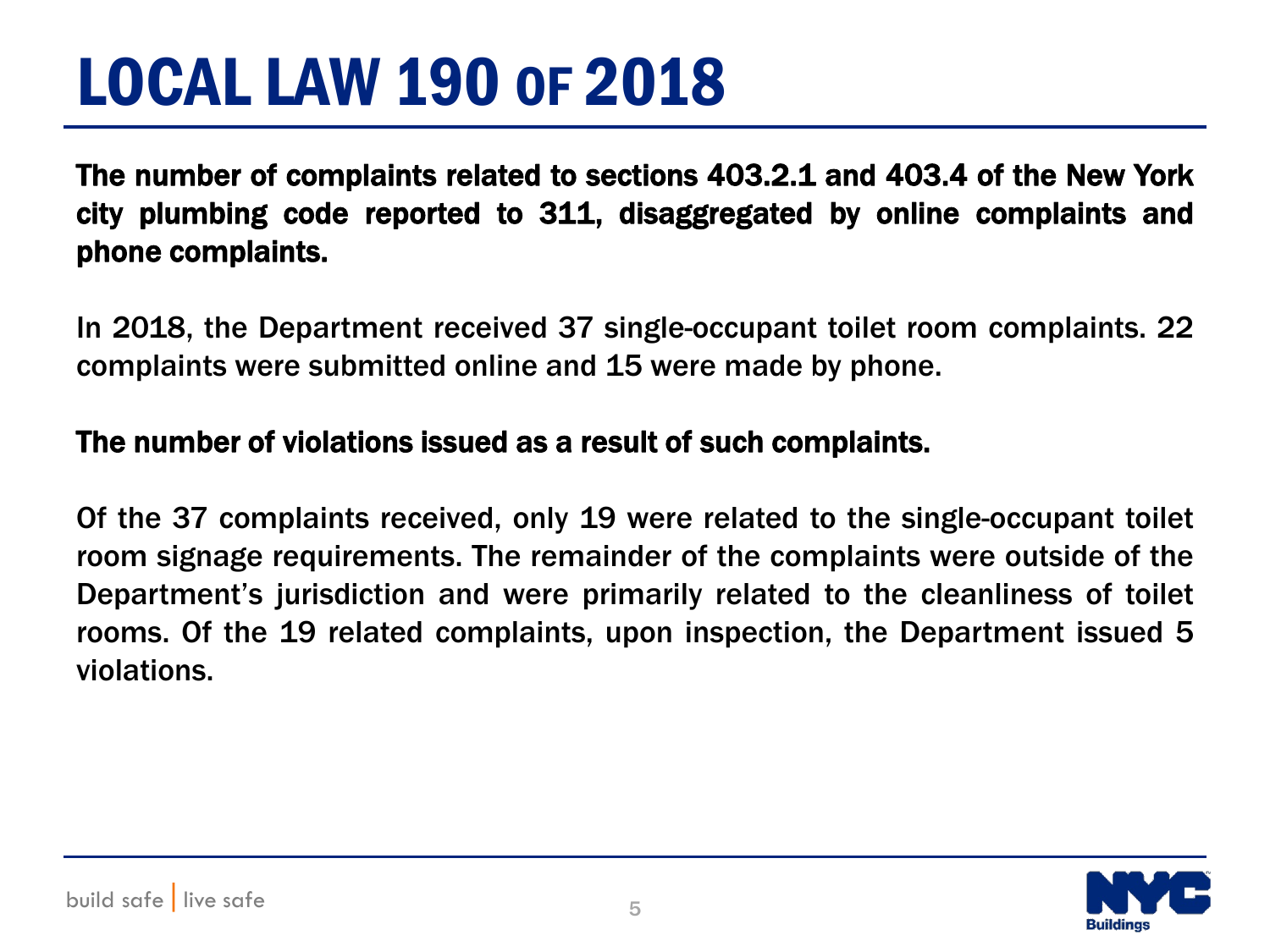## LOCAL LAW 190 OF 2018

 immediately preceding year. The total amount of penalties imposed as a result of such violations for the

 The Department issued violations with an associated civil penalty of \$500, however, respondents have 40 days to cure such violations by submitting a Certificate of Correction to the Department, which means they would not incur a civil penalty. Curing the violation would entail installing appropriate signage.

#### Whether subsequent inspections were conducted by the department to ensure future compliance with such sections of the New York city plumbing code.

The Department has not conducted subsequent inspections of the 5 locations for which it has issued violations for failure to comply with the single-occupant toilet room signage requirements given that such violations can still be cured.